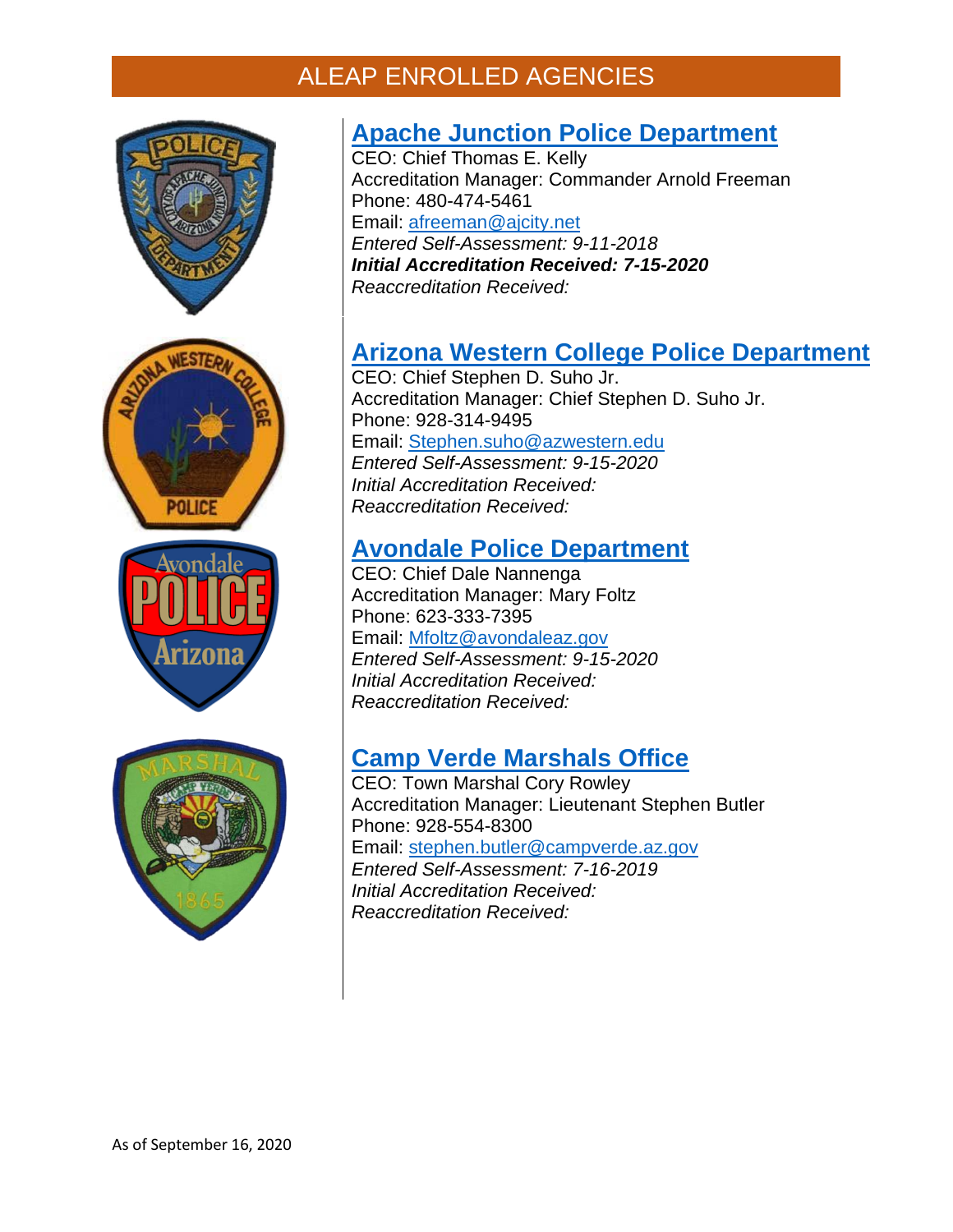



### **[Casa Grande Police Department](http://www.ci.wickenburg.az.us/73/Police-Department)**

**CEO: Chief Mark McCrory** Accreditation Manager: Lieutenant Scott Sjerven Phone: 520-421-8711 Email: [ssjerven@casagrandeaz.gov](mailto:ssjerven@casagrandeaz.gov) *Entered Self-Assessment: 7-15-2020 Initial Accreditation Received: Reaccreditation Received:*

### **[Clarkdale Police Department](https://www.clarkdale.az.gov/your_government/police/index.php)**

CEO: Chief Randy S. Taylor Accreditation Manager: Nonsworn Supervisor Jennifer Julian Phone: 928-649-7700 Email: [Jennifer.Julian@clarkdaleaz.gov](mailto:Jennifer.Julian@clarkdaleaz.gov) *Entered Self-Assessment: 1-17-2019 Initial Accreditation Received: Reaccreditation Received:*

### **[Eager Police Department](http://www.ci.wickenburg.az.us/73/Police-Department)**

CEO: Chief Shane Bevington Accreditation Manager: Chief Shane Bevington Phone: 928-245-4348 Email: [s.bevington@eageraz.gov](mailto:s.bevington@eageraz.gov) *Entered Self-Assessment: 9-15-2020 Initial Accreditation Received: Reaccreditation Received:*

## **[Florence Police Department](http://www.florenceaz.gov/police/)**

CEO: Chief Bruce Walls Accreditation Manager: Officer Damon Horn Phone: 520-868-7631 Email: [Damon.horn@florenceaz.gov](mailto:Damon.horn@florenceaz.gov) *Entered Self-Assessment: 1-17-2019 Initial Accreditation Received: Reaccreditation Received:*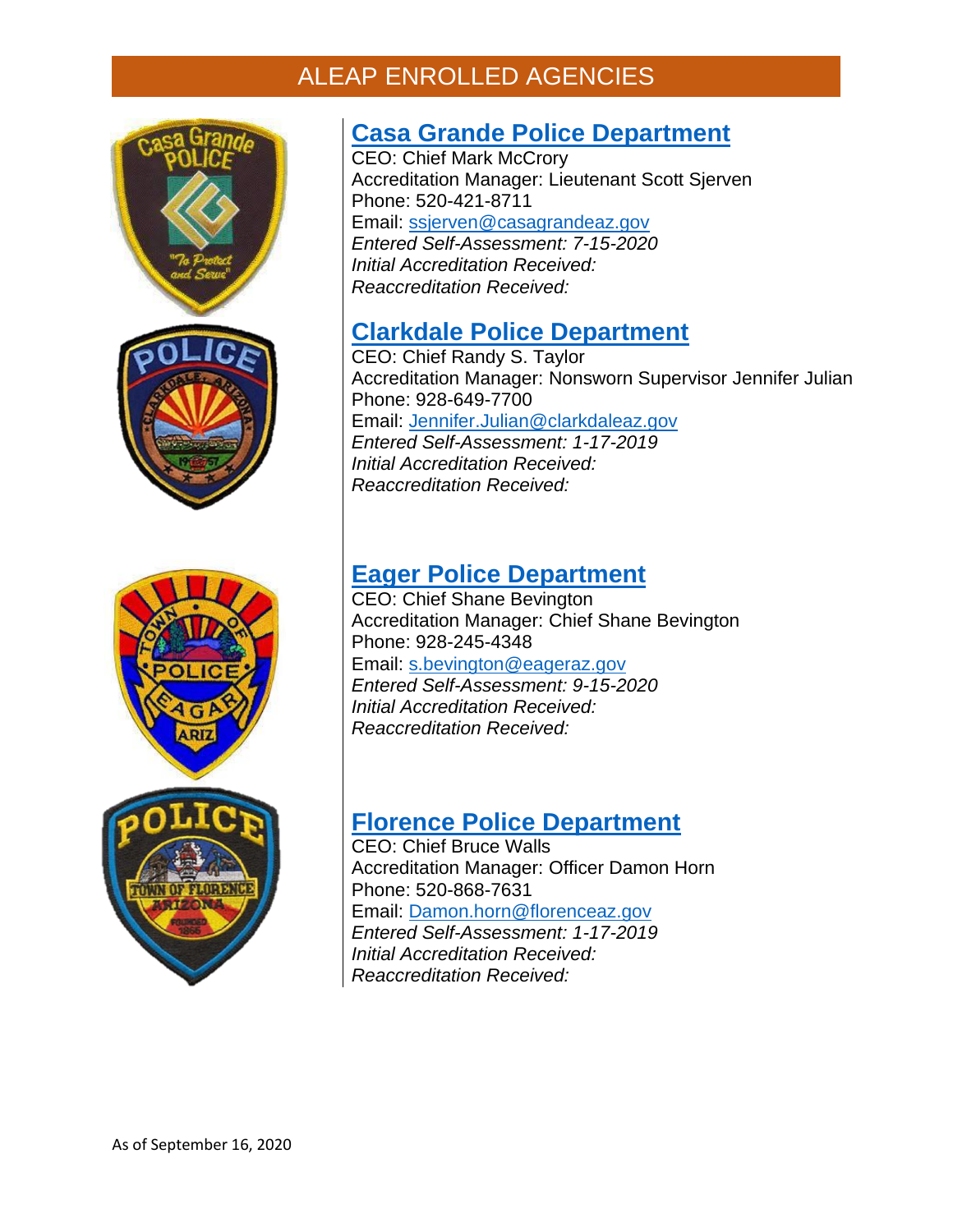





### **[Gilbert Police Department](http://www.ci.wickenburg.az.us/73/Police-Department)**

CEO: Chief Michael Soelberg Accreditation Manager: Jerry Kaphing Phone: 480-635-7404 Email: [Gerald.Kaphing@gilbertaz.gov](mailto:Gerald.Kaphing@gilbertaz.gov) *Entered Self-Assessment: 9-15-2020 Initial Accreditation Received: Reaccreditation Received:*

#### **[Globe Police Department](http://www.ci.wickenburg.az.us/73/Police-Department)**

CEO: Chief Dale A. Walters Accreditation Manager: Staff Sergeant Charles Haines Phone: 928-200-1565 Email: [chaines@globeaz.gov](mailto:chaines@globeaz.gov) *Entered Self-Assessment: 7-15-2020 Initial Accreditation Received: Reaccreditation Received:*

### **[Grand Canyon University](http://www.ci.wickenburg.az.us/73/Police-Department) Police Department**

CEO: Chief Joseph Yahner Accreditation Manager: Commander Rob Kuhn Phone: 602-319-8286 Email: [Rob.kuhn@gcu.edu](mailto:Rob.kuhn@gcu.edu) *Entered Self-Assessment: 4-16-2020 Initial Accreditation Received: Reaccreditation Received:*

### **[Holbrook Police Department](http://www.ci.wickenburg.az.us/73/Police-Department)**

CEO: Chief Nathan Christensen Accreditation Manager: Chief Nathan Christensen Phone: 928-524-2295 Email: [nchristensen@ci.holbrook.az.us](mailto:nchristensen@ci.holbrook.az.us) *Entered Self-Assessment: 7-15-2020 Initial Accreditation Received: Reaccreditation Received:*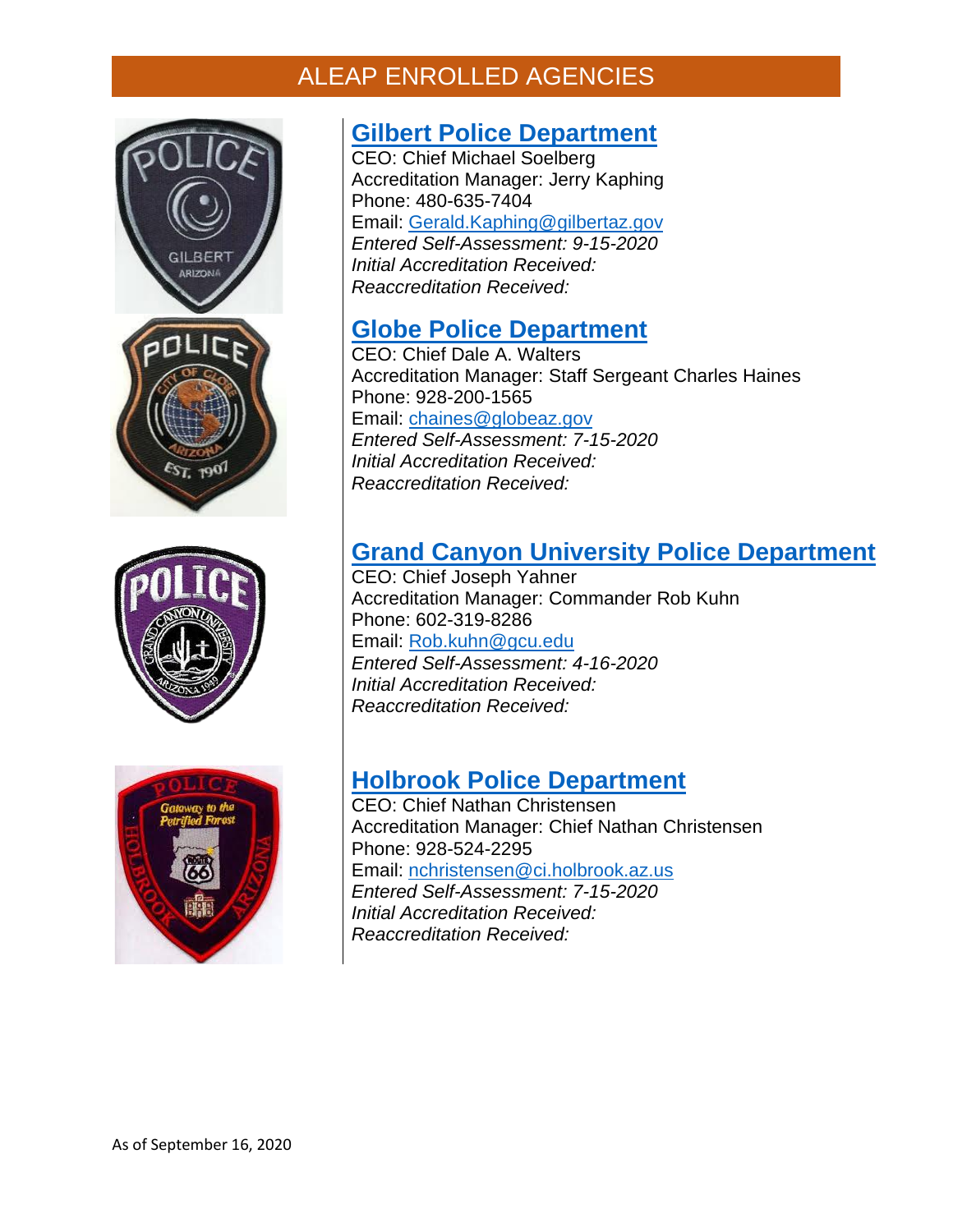





### **Jerome [Police Department](http://www.ci.wickenburg.az.us/73/Police-Department)**

CEO: Chief Allen Muma Accreditation Manager: Admin Asst. Janice Pontious Phone: 928-634-8992 Email: [jpontious@jeromepd.org](mailto:jpontious@jeromepd.org) *Entered Self-Assessment: 7-16-2019 Initial Accreditation Received: Reaccreditation Received:*

## **[Kingman Police Department](https://www.cityofkingman.gov/government/departments/police-department)**

CEO: Chief Rusty Cooper Accreditation Manager: Deputy Chief Evan Kunert Phone: 928-753-2191 Email: [ekunert@cityofkingman.gov](mailto:ekunert@cityofkingman.gov) *Entered Self-Assessment: 9-11-2018 Initial Accreditation Received: 9-12-2019 Reaccreditation Received:*

## **[Lake Havasu Police Department](https://www.lhcaz.gov/police)**

CEO: Chief Dan Doyle Accreditation Manager: Lieutenant Shane Sloma Phone: 928-680-5420 Email: [slomas@lhcaz.gov](mailto:slomas@lhcaz.gov) *Entered Self-Assessment: 9-11-2018 Initial Accreditation Received: 1-31-2020 Reaccreditation Received:*

### **[Marana Police Department](http://www.maranaaz.gov/mpd)**

CEO: Chief Terry S. Rozema Accreditation Manager: Lieutenant John DeStefano Phone: 520-382-2046 Email: [jdestefano@maranaaz.gov](mailto:jdestefano@maranaaz.gov) *Entered Self-Assessment: 9-11-2018 Initial Accreditation Received: 9-12-2019 Reaccreditation Received:*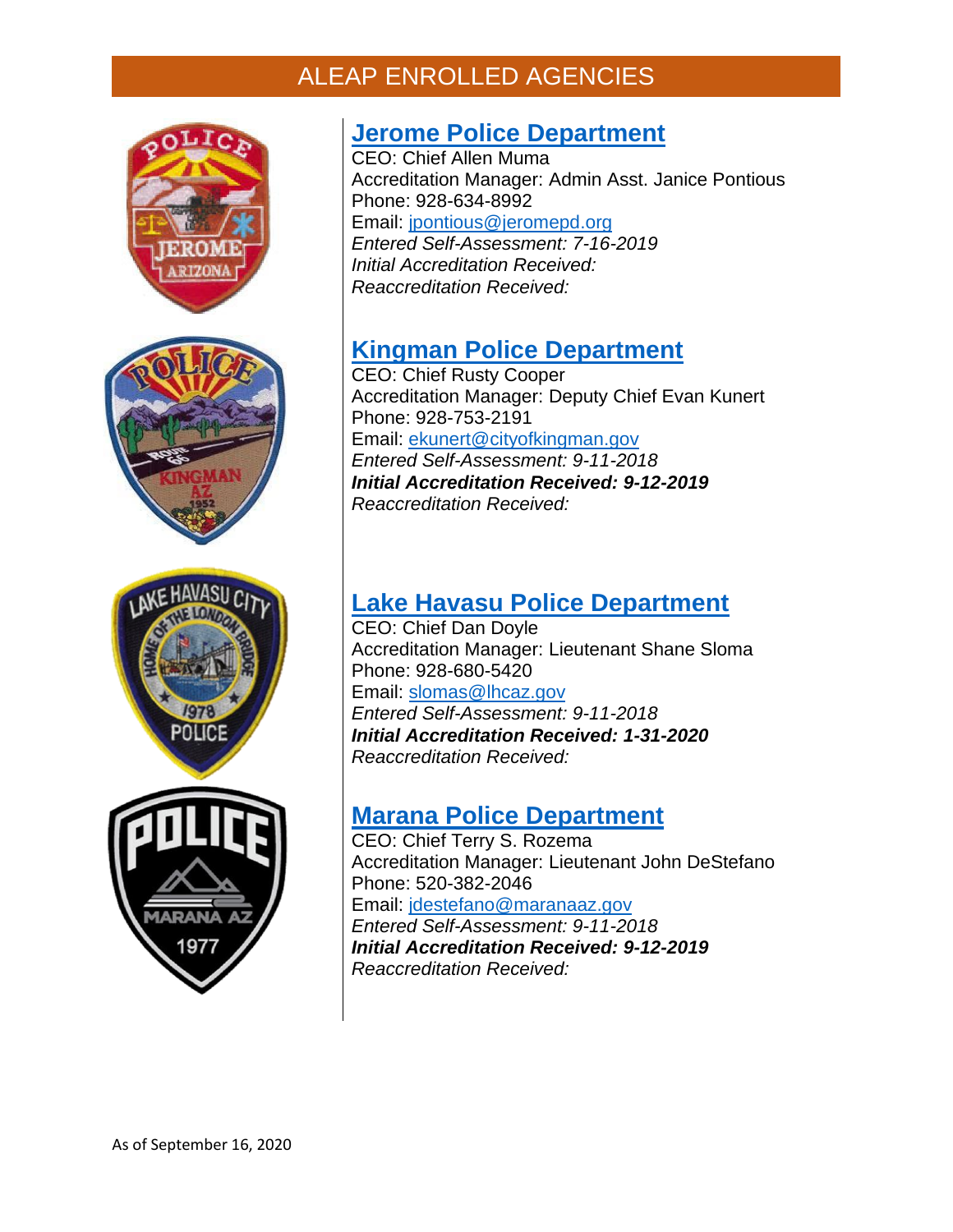





### **[Mesa Police Department](http://www.ci.wickenburg.az.us/73/Police-Department)**

CEO: Chief Ken Cost Accreditation Manager: Lieutenant Scott Martin Phone: 480-644-2604 Email: [Scott.Martin@mesaAz.gov](mailto:Scott.Martin@mesaAz.gov) *Entered Self-Assessment: 7-15-2020 Initial Accreditation Received: Reaccreditation Received:*

### **Miami [Police Department](http://www.ci.wickenburg.az.us/73/Police-Department)**

CEO: Chief Keith Thompson Accreditation Manager: Chief Keith Thompson Phone: 928-473-2460 Email: [Chief@miamiaz.gov](mailto:Chief@miamiaz.gov) *Entered Self-Assessment: 7-16-2019 Initial Accreditation Received: Reaccreditation Received:*

## **[Nogales Police Department](https://nogalesaz.gov/administration/police-department)**

CEO: Chief Roy Bermudez Accreditation Manager: Commander Carlos Jimenez Phone: 520-287-9111 Email: cjimenez@nogalesaz.gov *Entered Self-Assessment: 9-11-2018 Initial Accreditation Received: Reaccreditation Received:*

## **[Oro Valley Police Department](http://www.ci.wickenburg.az.us/73/Police-Department)**

CEO: Chief Kara M. Riley Accreditation Manager: Lieutenant Matthew Horetski Phone: 520-940-4287 Email: [mhoretski@orovalleyaz.gov](mailto:mhoretski@orovalleyaz.gov) *Entered Self-Assessment: 9-15-2020 Initial Accreditation Received: Reaccreditation Received:*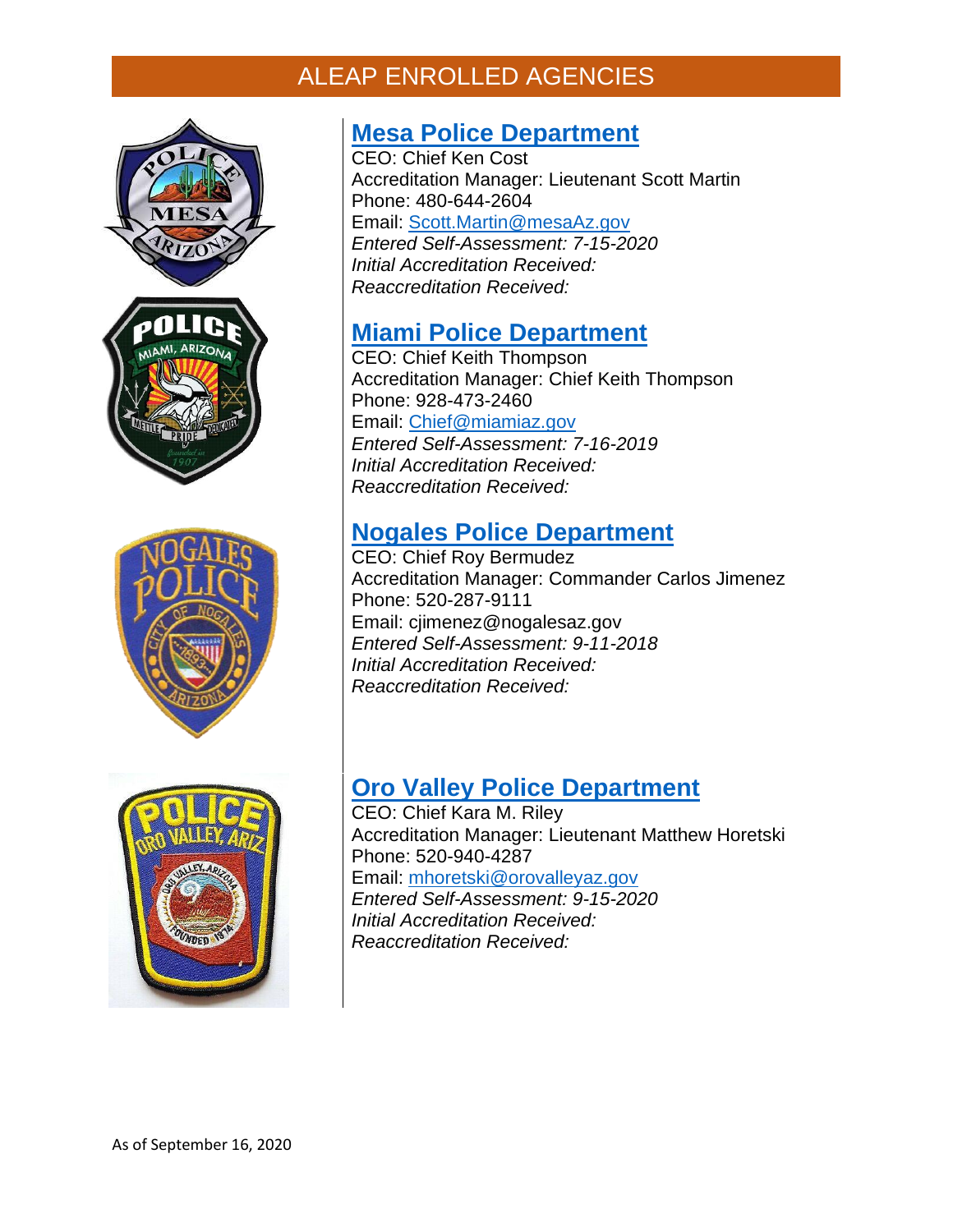







### **[Page Police Department](https://www.cityofpagepd.com/)**

CEO: Chief Drew Sanders Accreditation Manager: Lieutenant Larry Jones Phone: 928-645-4378 Email: [ljones@pageaz.gov](mailto:ljones@pageaz.gov) *Entered Self-Assessment: 9-11-2018 Initial Accreditation Received: 9-15-2020 Reaccreditation Received:*

### **[Paradise Valley Police Department](https://www.paradisevalleyaz.gov/125/Police)**

CEO: Chief Peter Wingert Accreditation Manager: Lieutenant Freeman Carney Phone: 480-948-7418 Email: [fcarney@paradisevalleyaz.gov](mailto:fcarney@paradisevalleyaz.gov) *Entered Self-Assessment: 4-11-2019 Initial Accreditation Received: Reaccreditation Received:*

### **[Prescott Police Department](http://www.ci.wickenburg.az.us/73/Police-Department)**

CEO: Chief Deborah Black Accreditation Manager: Deputy Chief Amy Bonney Phone: 928-777-1902 Email: [amy.bonney@prescott-az.gov](mailto:amy.bonney@prescott-az.gov) *Entered Self-Assessment: 7-15-2020 Initial Accreditation Received: Reaccreditation Received:*

### **[Salt River Police Department](https://www.srpmic-nsn.gov/government/srpd/)**

CEO: Chief Karl G. Auerbach Accreditation Manager: Lieutenant Alejandro McDaniel Phone: 480-362-7966 Email: [Alejandro.McDaniel@SRPMIC-NSN.gov](mailto:Alejandro.McDaniel@SRPMIC-NSN.gov) *Entered Self-Assessment: 9-11-2018 Initial Accreditation Received: 7-15-2020 Reaccreditation Received:*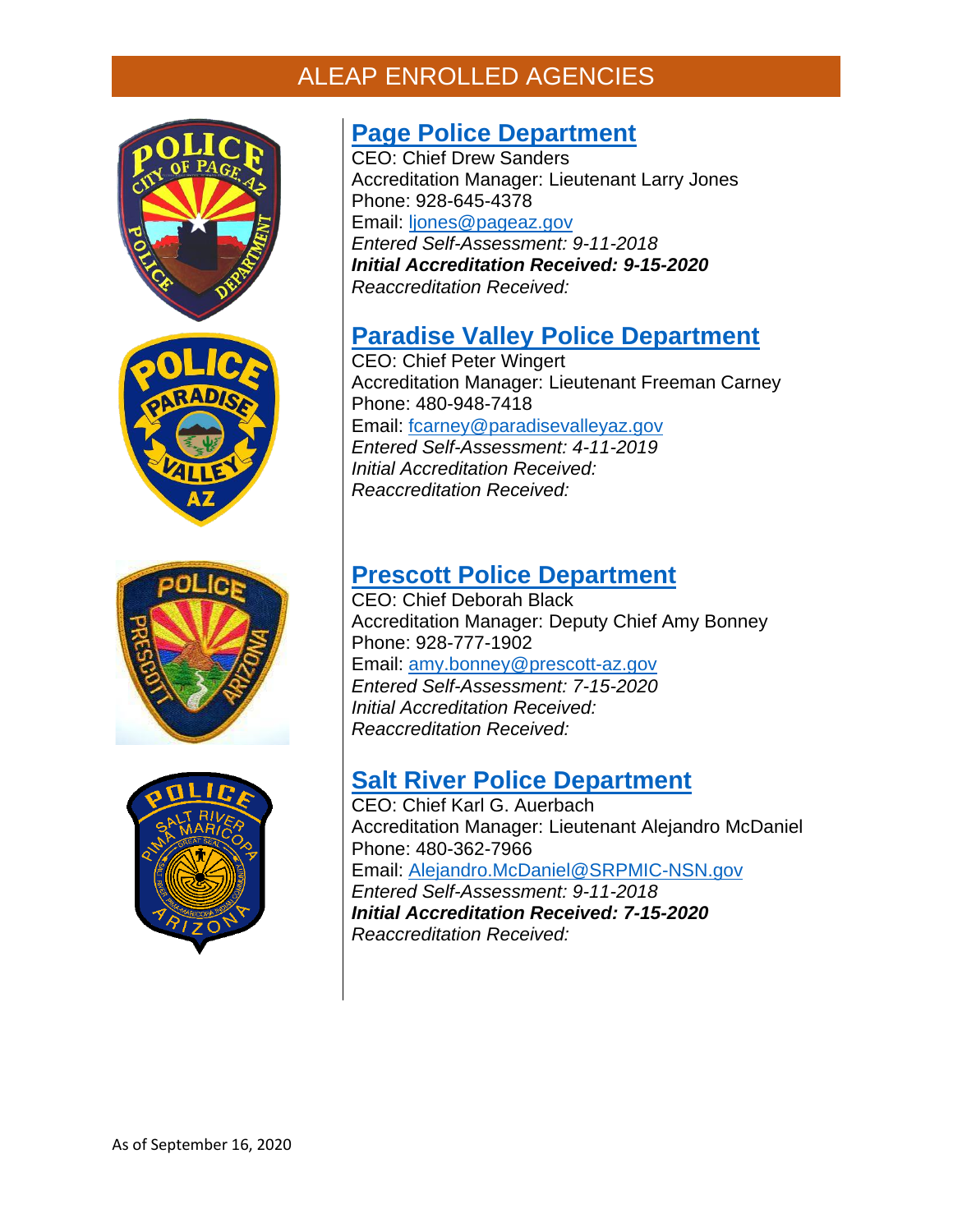







### **[San Luis Police Department](http://sanluispolice.org/)**

CEO: Chief Richard Jessup Accreditation Manager: Lieutenant Miguel Alvarez Phone: 928-281-7256 Email: [malvarez@cityofsanluis.org](mailto:malvarez@cityofsanluis.org) *Entered Self-Assessment: 9-11-2018 Initial Accreditation Received: 9-15-2020 Reaccreditation Received:*

## **[Scottsdale Police Department](http://www.ci.wickenburg.az.us/73/Police-Department)**

CEO: Chief Alan G. Rodbell Accreditation Manager: Planning and Research Manager Cassandra M.Johnson Phone: 480-312-1971 Email: [CaJohnson@ScottsdaleAZ.gov](mailto:CaJohnson@ScottsdaleAZ.gov) *Entered Self-Assessment: 9-15-2020 Initial Accreditation Received: Reaccreditation Received:*

### **[Shauarita Police Department](http://www.ci.wickenburg.az.us/73/Police-Department)**

CEO: Chief John Noland Accreditation Manager: Sergeant Michael Blevins Phone: 520-344-7017 Email: [mblevins@sahuaritaaz.gov](mailto:mblevins@sahuaritaaz.gov) *Entered Self-Assessment: 7-15-2020 Initial Accreditation Received: Reaccreditation Received:*

## **[Snowflake-Taylor Police Department](http://ci.snowflake.az.us/departments/police-department/)**

CEO: Chief Robert "Bobby" Martin Accreditation Manager: Chief Robert "Bobby" Martin Phone: 928-536-7500 Email: [rmartin@stpd.org](mailto:rmartin@stpd.org) *Entered Self-Assessment: 1-17-2019 Initial Accreditation Received: Reaccreditation Received:*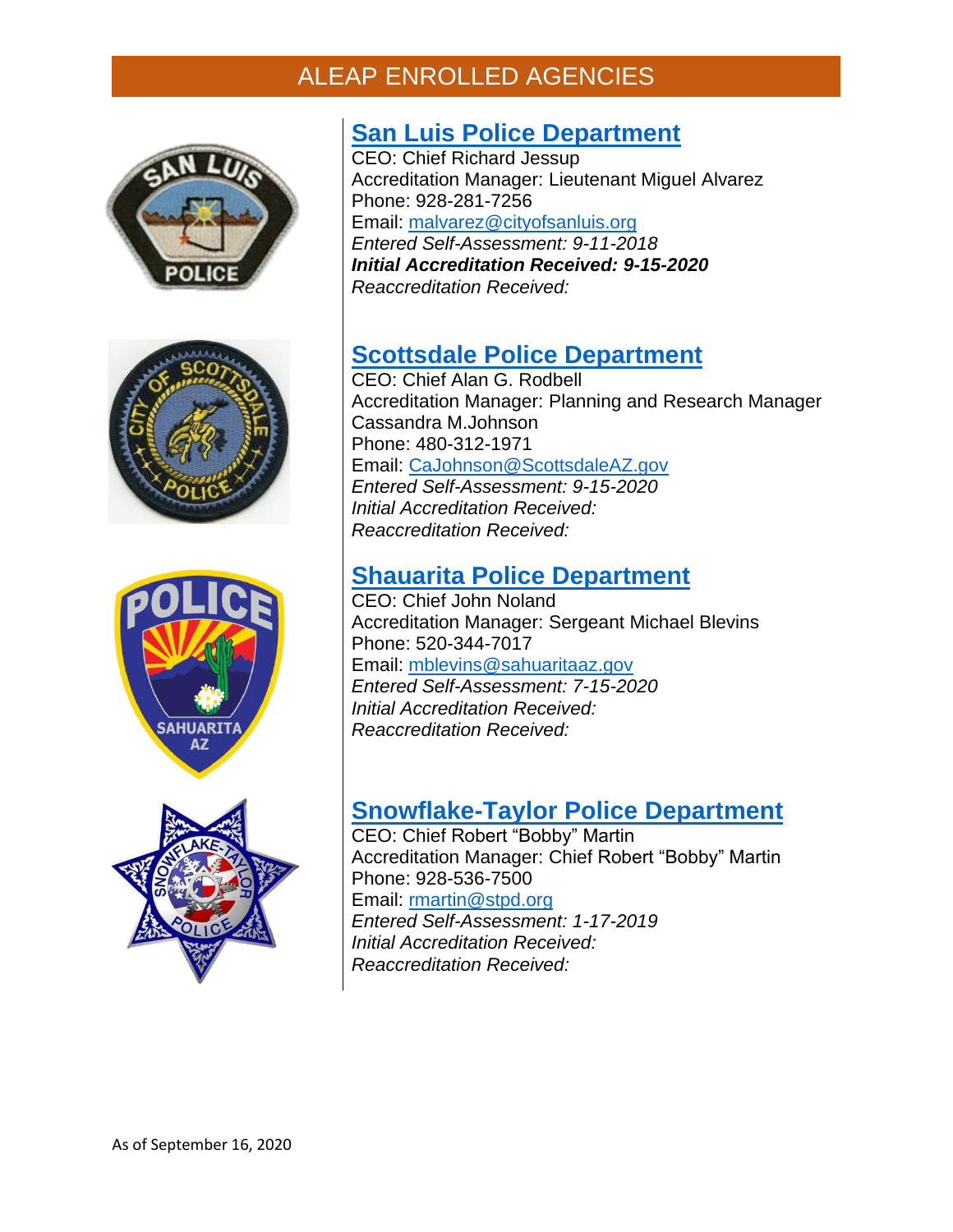







## **Springerville [Police Department](http://www.ci.wickenburg.az.us/73/Police-Department)**

CEO: Chief Dayson Merrill Accreditation Manager: Admin. Asst. Dennis Gilliam Phone: 928-333-4240 Email: [dgilliam@springervilleaz.gov](mailto:dgilliam@springervilleaz.gov) *Entered Self-Assessment: 1-30-2020 Initial Accreditation Received: Reaccreditation Received:*

# **[St. Johns Police Department](http://www.stjohnsaz.gov/police/)**

CEO: Chief Lance Spivey Accreditation Manager: Detective Ty Bond Phone: 928-337-2440 Email: [tbond@stjohnsaz.gov](mailto:tbond@stjohnsaz.gov) *Entered Self-Assessment: 9-11-2018 Initial Accreditation Received: 7-15-2020 Reaccreditation Received:*

## **[Tempe Police Department](http://www.ci.wickenburg.az.us/73/Police-Department)**

CEO: Chief Sylvia Moir Accreditation Manager: Detective Francisca Arellanes Phone: 480-721-1845 Email: [Francisca\\_arellanes@tempe.gov](mailto:Francisca_arellanes@tempe.gov) *Entered Self-Assessment: 7-15-2020 Initial Accreditation Received: Reaccreditation Received:*

### **[University of Arizona Police Department](https://uapd.arizona.edu/)**

CEO: Chief Brian A. Seastone Accreditation Manager: Lieutenant Mario Leon Phone: 520-621-9530 Email: Mleon@arizona.edu *Entered Self-Assessment: 9-11-2018 Initial Accreditation Received: 9-12-2019 Reaccreditation Received:*